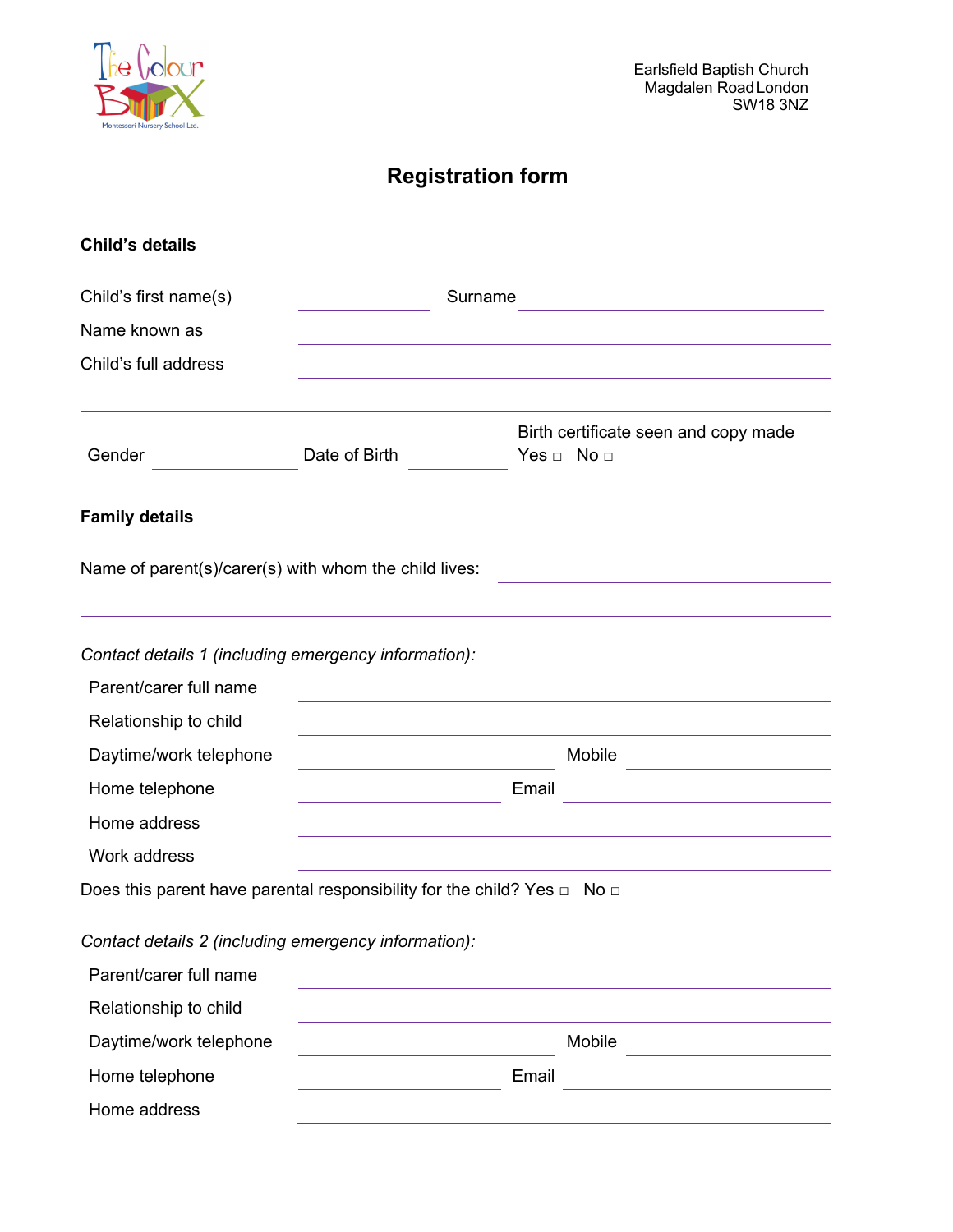## Work address

Does this parent have parental responsibility for the child? Yes □ No □

*Contact details 3 (including emergency information):*

| Parent/carer full name |                                                                                                       |
|------------------------|-------------------------------------------------------------------------------------------------------|
| Relationship to child  |                                                                                                       |
| Daytime/work telephone | Mobile                                                                                                |
| Home telephone         | Email                                                                                                 |
| Home address           |                                                                                                       |
| Work address           |                                                                                                       |
|                        | $\mathbf{u}$ . The set of $\mathbf{u}$ is a set of $\mathbf{v}$<br><b>All Property Committee</b><br>. |

Does this parent have parental responsibility for the child? Yes □ No □

**Other person(s) with legal contact** *To be completed where those persons with parental responsibility are separated and an S8 Order is in place.*

| Name                      |  |
|---------------------------|--|
| Address                   |  |
| Contact telephone numbers |  |
| Relationship to child     |  |

What are the contact arrangements that we need to be aware of?

## **Emergency contact details if parents are not available** *Emergency contacts must be local.*

| Contact 1 - Name       |        |
|------------------------|--------|
| Relationship to child  |        |
| Address                |        |
| Daytime/work telephone |        |
| Home telephone         | Mobile |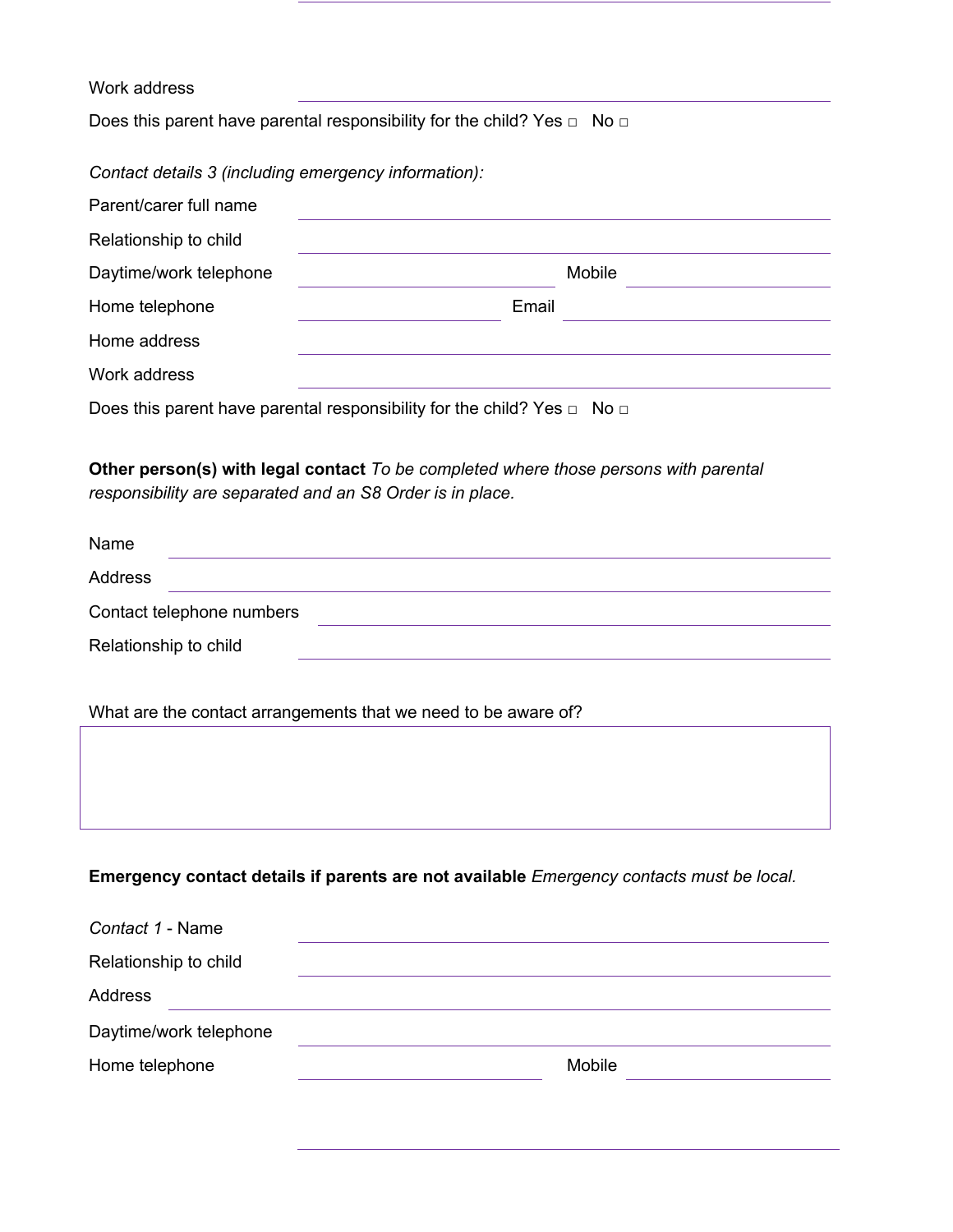| Contact 2 - Name       |        |
|------------------------|--------|
| Relationship to child  |        |
| Address                |        |
| Daytime/work telephone |        |
| Home telephone         | Mobile |

**Persons other than parent(s) authorised to collect the child** *Must be over 16 years of age. Please note that if the authorised person is not the person indicated on the daily signing in/out sheet, staff will check before releasing the child.*

| Person 1 - Name                          |        |
|------------------------------------------|--------|
| Relationship to child                    |        |
| Address                                  |        |
| Daytime/work telephone                   |        |
| Home telephone                           | Mobile |
| Person 2 - Name<br>Relationship to child |        |
| <b>Address</b>                           |        |
| Daytime/work telephone                   |        |
| Home telephone                           | Mobile |
|                                          |        |

Password for the collection of child by authorised persons

#### **About your child**

The following information will tell us a little more about your child. As your child settles with us,we will establish their starting points through observation and further conversation with you.

Does your child have previous experience of attending a childcare setting? If so, please specify: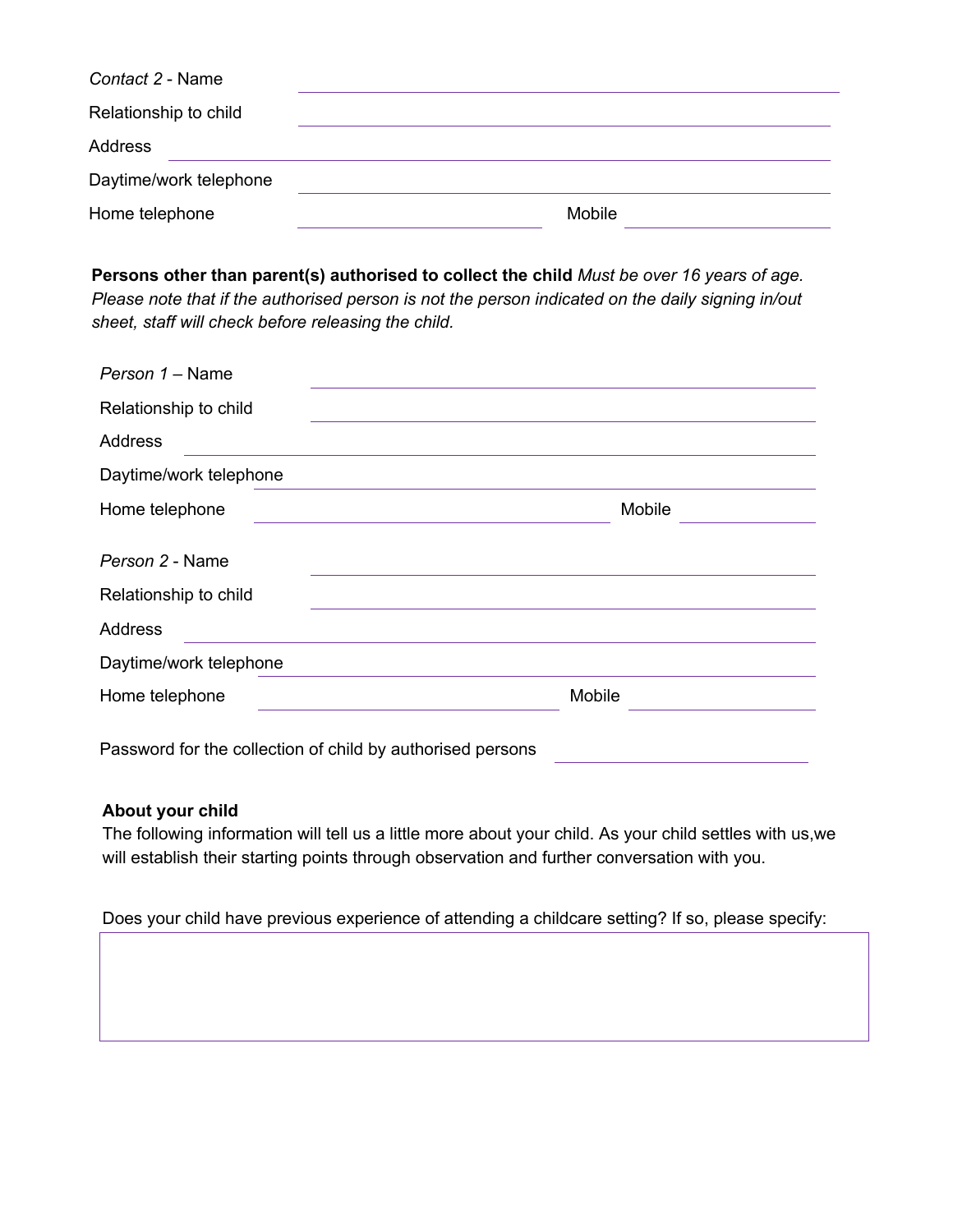# *Health and development*

Has your child received the following immunisations? *Please confirm and provide date of immunisations given.*

| Two months old                  | 6-in-1 (DTaP/IPV/Hib) vaccine - diphtheria, hepatitis Yes $\Box$ No $\Box$ Date:<br>B, tetanus, pertussis (whooping cough), polio and<br>Haemophilus influenzae type b (Hib). |            |                           |
|---------------------------------|-------------------------------------------------------------------------------------------------------------------------------------------------------------------------------|------------|---------------------------|
|                                 | Pneumococcal (PCV) vaccine.                                                                                                                                                   |            | $No \square$ Date:        |
|                                 | Rotavirus vaccine.                                                                                                                                                            | Yes $\Box$ | $No \square$ Date:        |
| <b>Three months old</b>         | 6-in-1 (DTaP/IPV/Hib) vaccine - diphtheria,<br>hepatitis B, tetanus, pertussis (whooping cough),<br>polio and Haemophilus influenzae type b (Hib).                            | Yes $\Box$ | $No \square$ Date:        |
|                                 | Meningitis C vaccine.                                                                                                                                                         | Yes $\Box$ | $No \square$ Date:        |
|                                 | Rotavirus, second dose.                                                                                                                                                       | Yes $\Box$ | $No \square$ Date:        |
| Four months old                 | 6-in-1 (DTaP/IPV/Hib) vaccine - diphtheria,<br>hepatitis B, tetanus, pertussis (whooping cough),<br>polio and Haemophilus influenzae type b (Hib).                            | Yes $\Box$ | $No \square$ Date:        |
|                                 | Pneumococcal (PCV) vaccine, second dose.                                                                                                                                      | Yes $\Box$ | $No \square$ Date:        |
| Between 12 and 13<br>months old | Hib/Men C booster - Haemophilus influenza type b Yes $\Box$ No $\Box$ Date:<br>(Hib), forth dose and meningitis C, second dose.                                               |            |                           |
|                                 | MMR vaccine - mumps, measles and rubella.                                                                                                                                     | Yes $\Box$ | $No \square$ Date:        |
|                                 | Pneumococcal (PCV) vaccine, third dose.                                                                                                                                       | Yes $\Box$ | $No \square$ Date:        |
| Two to three years              | Flu vaccine                                                                                                                                                                   | Yes $\Box$ | $No \square$ Date:        |
|                                 | 4-in-1 (DTaP/IPV) pre-school booster - diphtheria,<br>tetanus, pertussis (whooping cough) and polio.                                                                          |            | $Yes \Box No \Box Data$ : |

*For internal use:* Has the child's health record book been seen to confirm immunisation dates?

Yes □ No □

Does your child have any on-going medical conditions? If so, please specify: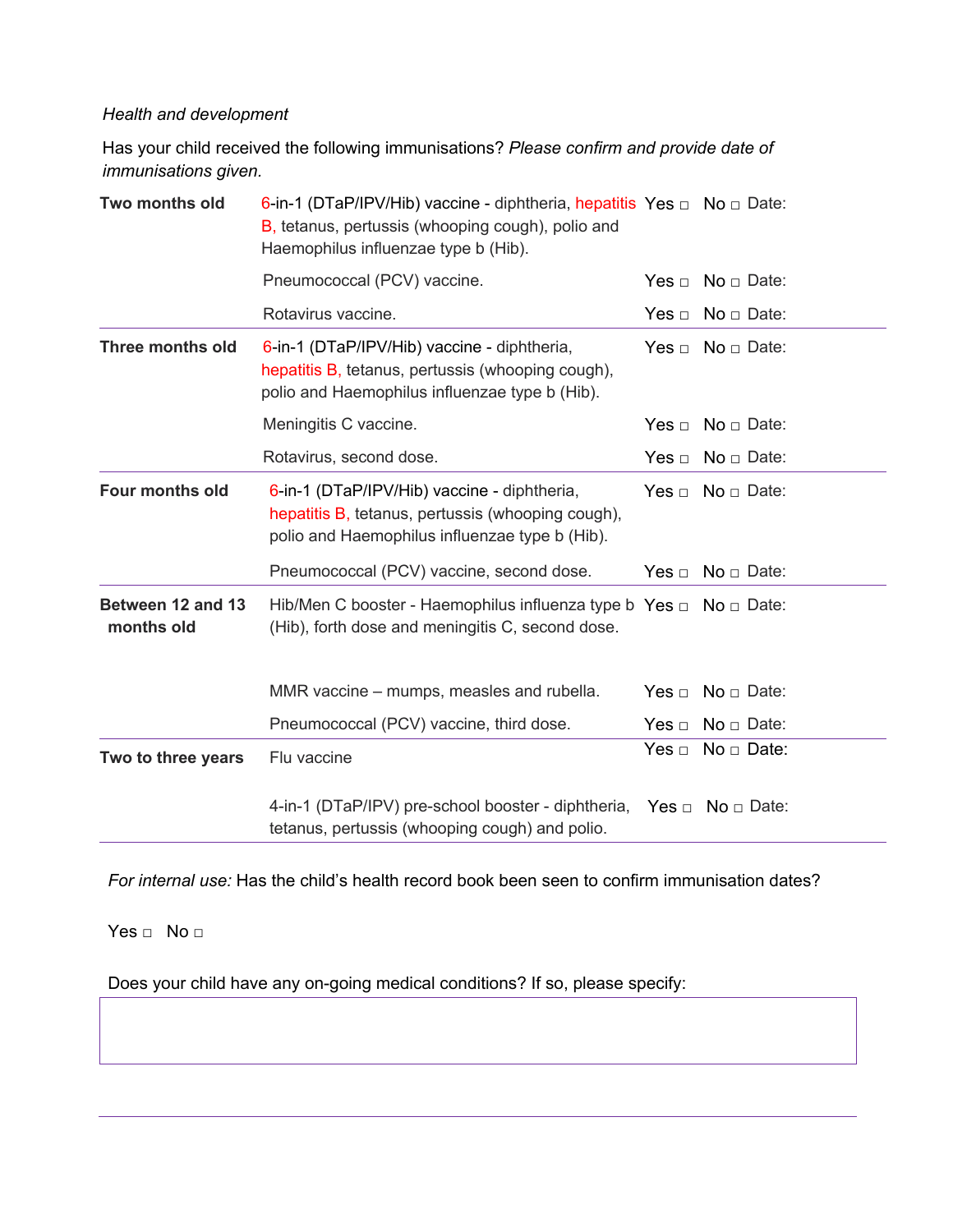If yes, please specify which external agencies are involved e.g. Paediatrician, Consultant, Dietician, Speech and Language Therapist, etc:

Does your child require a health care plan? Yes □ No □

Is your child known to have any allergies or food intolerances? If so, please specify:

*A risk assessment will be completed and kept on the child's file for any known allergies or food intolerance as mentioned above.*

What are your child's dietary requirements? Please specify:

*It is our usual practice to provide both a meat and vegetarian option. If this is not in-keeping with your child's dietary requirements, please discuss this with our setting manager to ensure that we are working in partnership to meet your child's needs. Please refer to our Food and Drink Policy.*

If your child is aged three years or over, does he or she have difficulty with any of the following:

| Speaking and communicating                 | Yes | $\Box$ | No.       | $\Box$ |
|--------------------------------------------|-----|--------|-----------|--------|
| Listening and attending                    | Yes | $\Box$ | No.       | $\Box$ |
| Understanding simple instructions          | Yes | $\Box$ | No.       | $\Box$ |
| Eating and drinking                        | Yes | $\Box$ | No.       | $\Box$ |
| Sitting and sharing a book                 | Yes | $\Box$ | No        | $\Box$ |
| Walking and climbing                       | Yes | $\Box$ | No.       | $\Box$ |
| Rolling a ball                             | Yes | $\Box$ | <b>No</b> | $\Box$ |
| Holding a crayon                           | Yes | $\Box$ | <b>No</b> | $\Box$ |
| Socialising with adults and other children | Yes | $\Box$ | <b>No</b> | $\Box$ |
| Using the toilet                           | Yes | $\Box$ | <b>No</b> | $\Box$ |
| Putting on their shoes and socks           | Yes | $\Box$ | <b>No</b> | $\Box$ |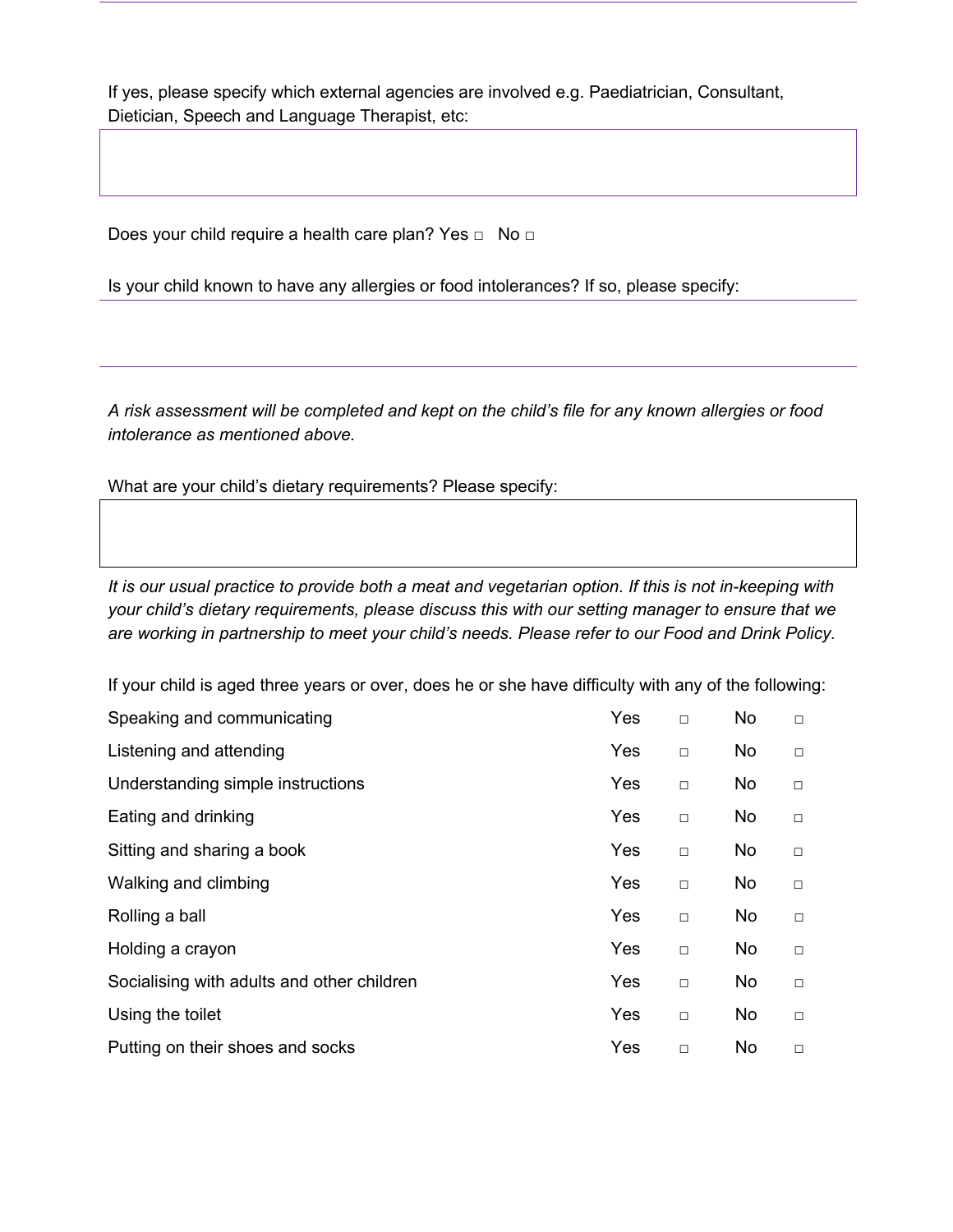Does your child have any special needs or disabilities? If so, please specify:

Are any of the following in place for the child?

SEN action plan

Education, Health and Care Plan

What special support will he/she require in our setting?

*Two-year-old progress check – children aged 24 – 36 months*

If your child is aged between 24-36 months, has a two year old progress check already been completed for your child? Yes □ No □

Setting completing check

Date Completed

As per the requirements of the Early Years Foundation Stage we will complete a progress check on your child between the ages of 24-36 months. We will ask you to be involved in completing the check and will discuss it with you.

#### *Cultural background*

How would you describe your child's ethnicity or cultural background?

What is the main religion in your family (if applicable)?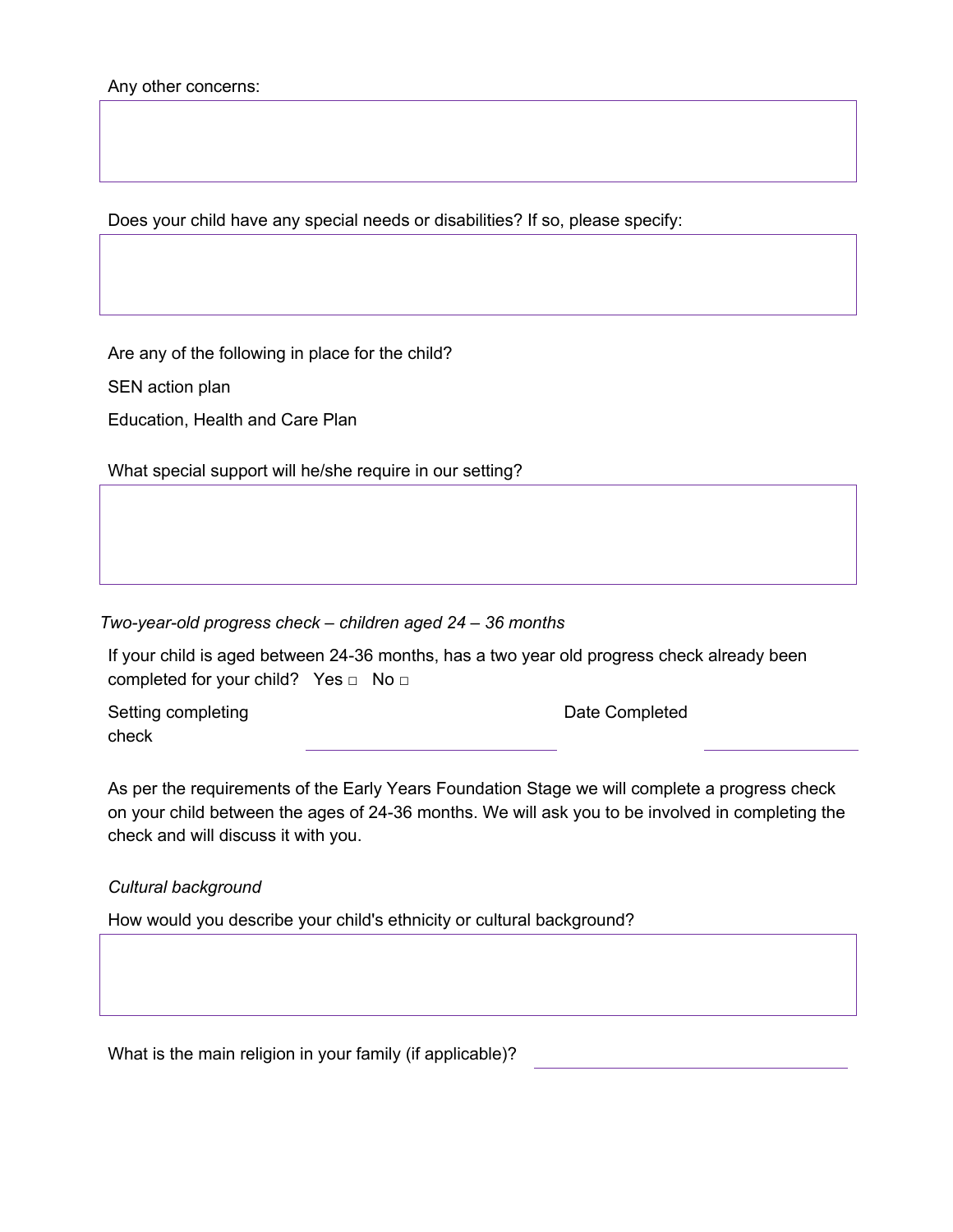Are there any festivals or special occasions celebrated in your culture that your child will be taking part in and that you would like to see acknowledged and celebrated while he/she is in our setting?

| What language(s) is/are spoken at home?                                                                                                           |            |        |                 |  |
|---------------------------------------------------------------------------------------------------------------------------------------------------|------------|--------|-----------------|--|
| If English is not the main language spoken at home, will this be<br>your child's first experience of being in an English-speaking<br>environment? | $Yes \Box$ |        | No <sub>1</sub> |  |
| Does your child need a bilingual support plan?                                                                                                    | Yes.       | $\Box$ | NO <sub>0</sub> |  |

If so, discuss and agree with the key person how we can work together to support your child when settling-in:

# *General information*

What is your child's usual sleep pattern?

| Does your child have a feeding routine (for children under 2 years)? Yes $\Box$   |      |        | $\overline{N}$ o $\Box$ |        |  |
|-----------------------------------------------------------------------------------|------|--------|-------------------------|--------|--|
| Does your child have any food preferences?                                        | Yes: | $\Box$ | $No \square$            |        |  |
| Does your child have a pacifier i.e. dummy or thumb?                              | Yes. | $\Box$ | No.                     | $\Box$ |  |
| Does your child have a special toy or object they might bring with<br>them?       | Yes. | $\Box$ | No.                     | $\Box$ |  |
| What sort of things does your child enjoy doing at home, i.e. drawing or cooking? |      |        |                         |        |  |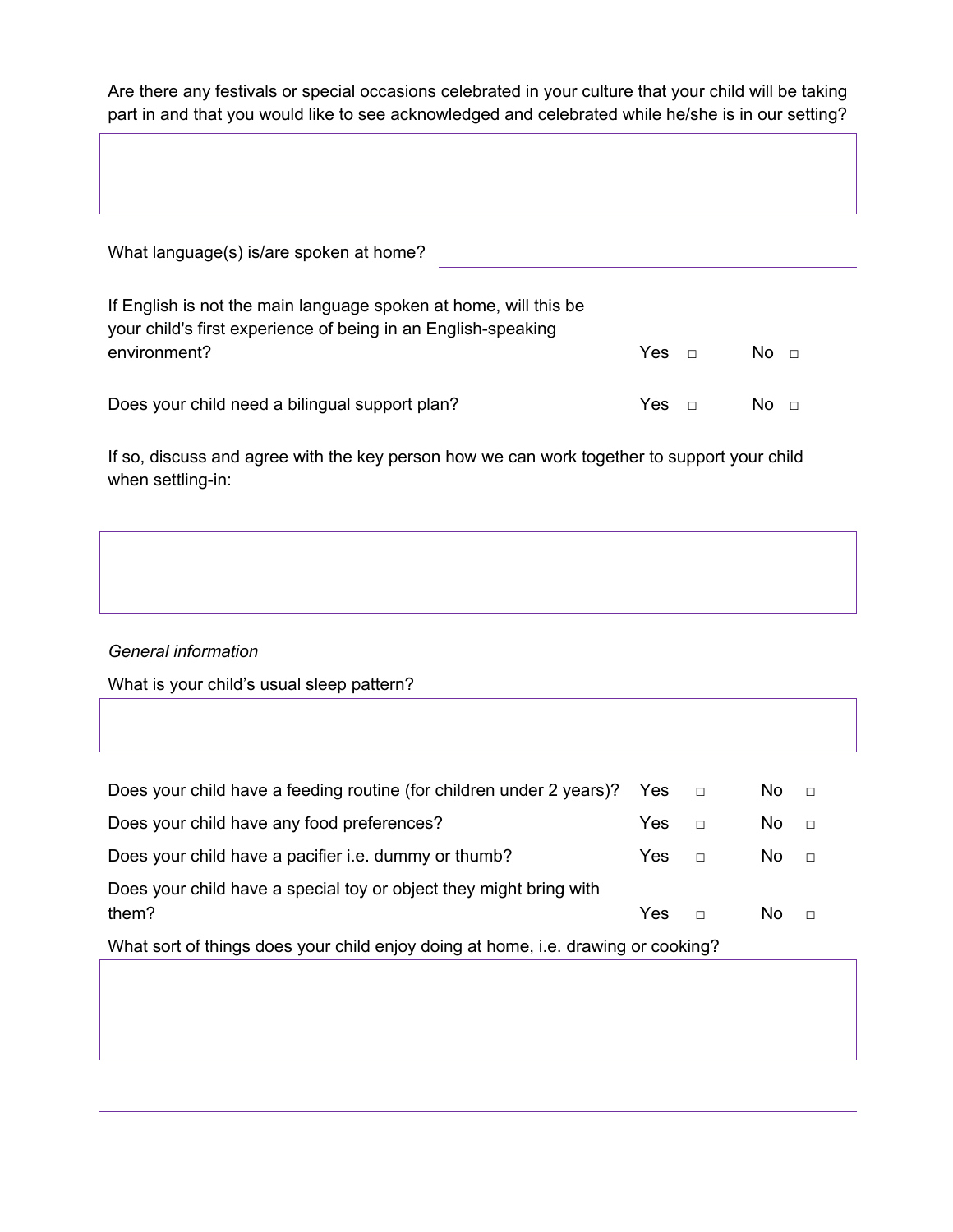What other information is it important for us to know about your child? For example, what they like, or what fears they may have, or any special words they use.

#### **Details of professionals involved with your child**

| GP                                 |           |
|------------------------------------|-----------|
| Name                               | Telephone |
| Address                            |           |
| Health Visitor (if applicable)     |           |
| Name                               | Telephone |
| Address                            |           |
| Social Care Worker (if applicable) |           |
| Name                               | Telephone |
| <b>Address</b>                     |           |
|                                    |           |

What is the reason for the involvement of the social care department with your family? *NB If the child has a child protection plan, make a note here, but do not include details. We will ensure these details are obtained from the social care worker named above and keep these securely in the child's file.*

| Dentist (if applicable) |           |  |
|-------------------------|-----------|--|
| Name                    | Telephone |  |
| Address                 |           |  |
|                         |           |  |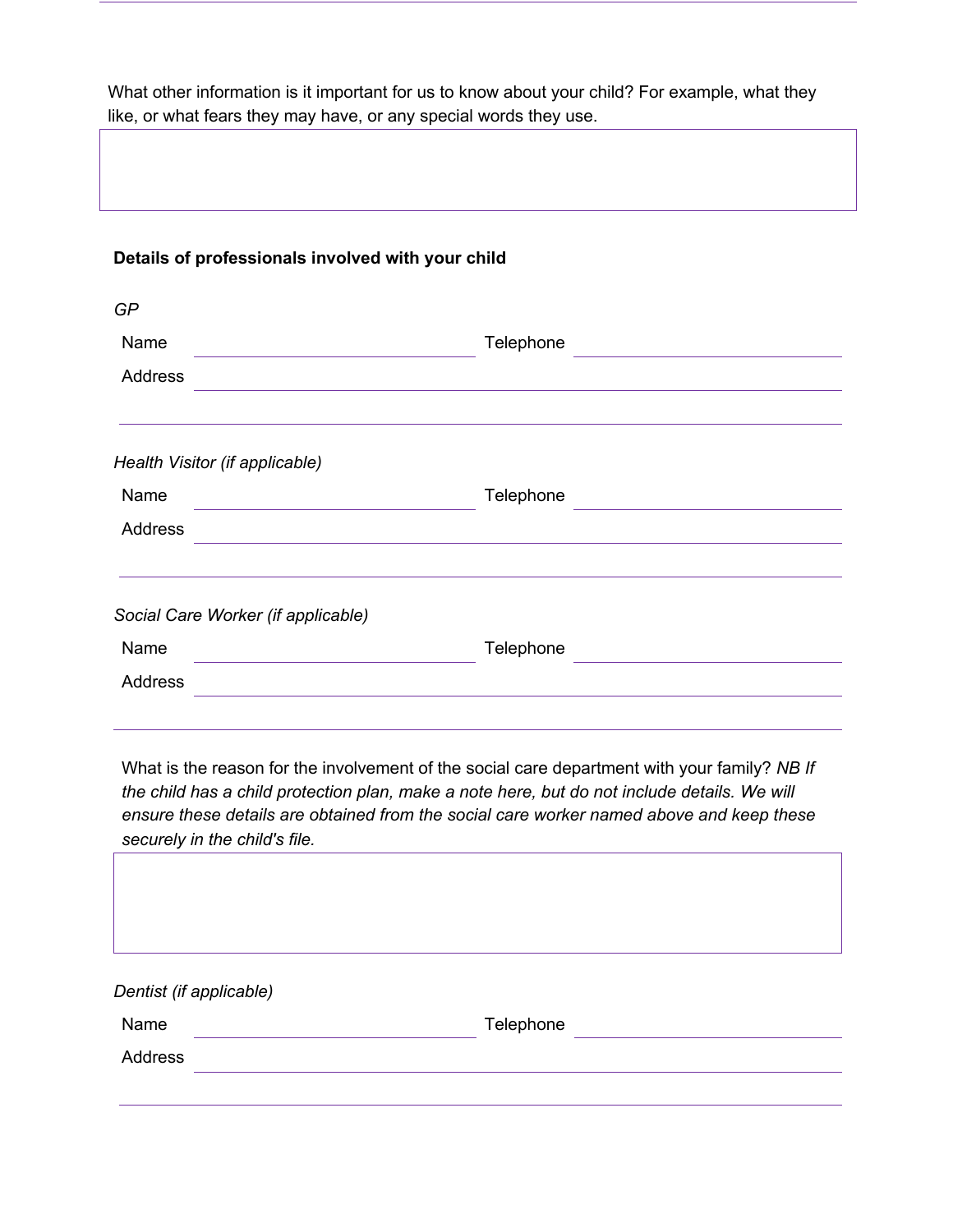| Name 1         | Role      |
|----------------|-----------|
| Agency         | Telephone |
| <b>Address</b> |           |
|                |           |
| Name 2         | Role      |
| Agency         | Telephone |
| Address        |           |
|                |           |
| Name 3         | Role      |
| Agency         | Telephone |
| Address        |           |

*Any other professional who has regular contact with the child*

#### **General parental permissions**

#### *Emergency treatment declaration*

In the event of an accident or emergency involving my child I understand that every effort will be made to contact me immediately. Emergency services will be called as necessary and I understand my child may be taken to hospital accompanied by the manager or authorised deputy for emergency treatment and that health professionals are responsible for any decisions on medical treatment in my absence.

| Signed       | Date |  |
|--------------|------|--|
| Printed name |      |  |

*For inhalers/auto-injectors (e.g. Epipens) only*

I give permission for a named member of staff who has been appropriately trained to administer the inhaler/

Epipen or Anapen (supplied by me) to (*name of child*).

| The named staff are:        |      |
|-----------------------------|------|
| $\mathcal{L}_{\mathcal{A}}$ |      |
| $\mathcal{L}_{\mathcal{A}}$ |      |
| Signed                      | Date |
| Printed name                |      |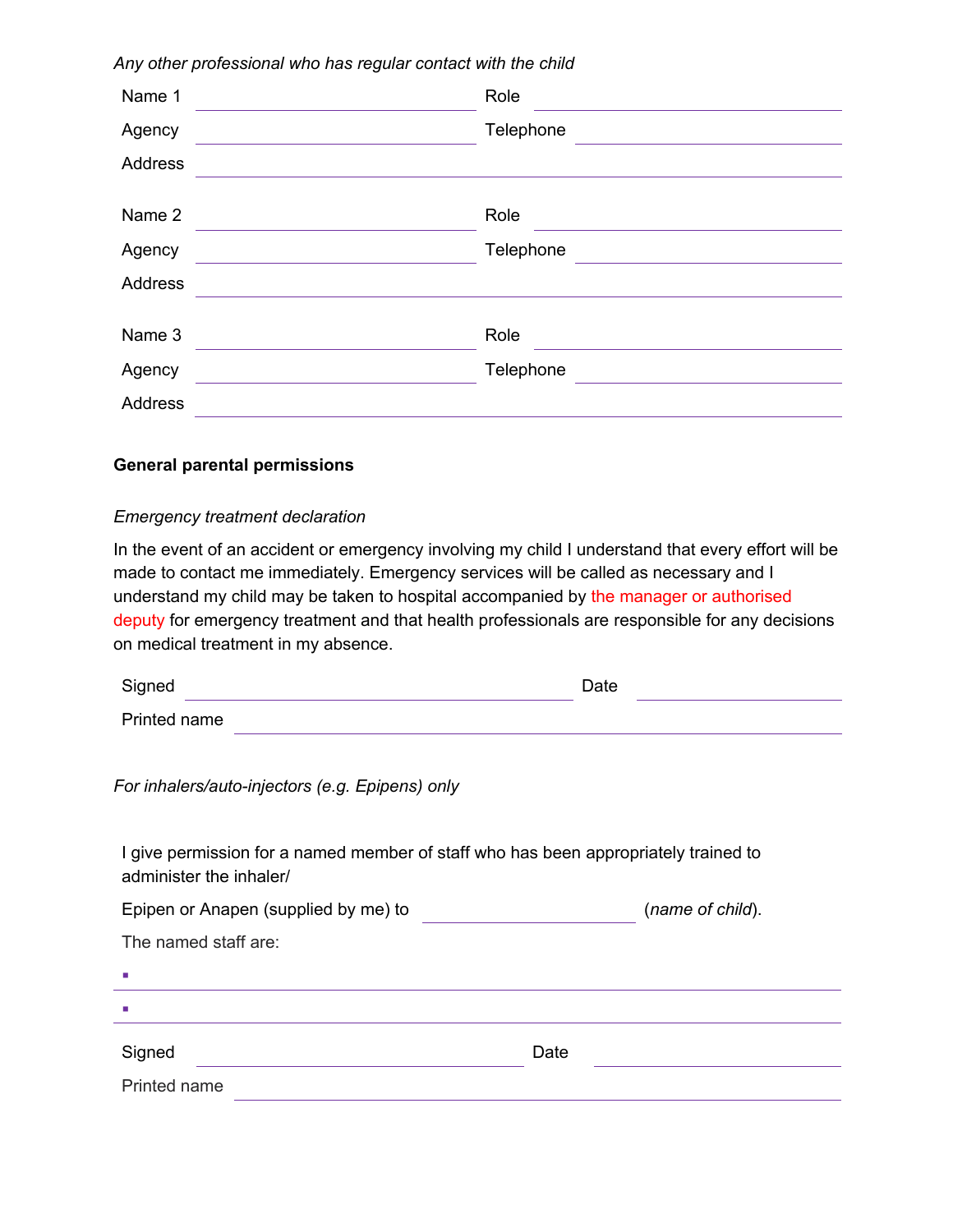| Nappy cream                                                                                                                           | I give permission for nappy cream (supplied by me) to be administered to<br>(name of child) when required, in accordance with manufacturer's instructions.                                                                                                                                                                                                                                                               |  |  |  |  |
|---------------------------------------------------------------------------------------------------------------------------------------|--------------------------------------------------------------------------------------------------------------------------------------------------------------------------------------------------------------------------------------------------------------------------------------------------------------------------------------------------------------------------------------------------------------------------|--|--|--|--|
| Signed<br>Date<br><u> 1989 - Johann Barn, mars ann an t-Amhain an t-Amhain an t-Amhain an t-Amhain an t-Amhain an t-Amhain an t-A</u> |                                                                                                                                                                                                                                                                                                                                                                                                                          |  |  |  |  |
| Printed name                                                                                                                          |                                                                                                                                                                                                                                                                                                                                                                                                                          |  |  |  |  |
|                                                                                                                                       | Paracetemol based medicine (e.g. Calpol or Sudafed If above 38C) :<br>I give permission for Miss Evi to administer paracetamol based products (e.g. Calpol) to<br>(name of child) in the case of a raised temperature and on the<br>understanding that I will be making arrangements for my child to be collected as soon as<br>possible in accordance with the setting's procedures on the administration of medicines. |  |  |  |  |
| Signed                                                                                                                                | Date<br><u> 1980 - Johann Barn, mars ann an t-Amhain an t-Amhain an t-Amhain an t-Amhain an t-Amhain an t-Amhain an t-A</u>                                                                                                                                                                                                                                                                                              |  |  |  |  |
| Printed name                                                                                                                          | <u> 1989 - Johann Stoff, amerikansk politiker (d. 1989)</u>                                                                                                                                                                                                                                                                                                                                                              |  |  |  |  |
| Suncream<br>to                                                                                                                        | I give permission for Key Teachers to administer hypoallergenic suncream (supplied by me)<br>(name of child) when necessary and to record its use.                                                                                                                                                                                                                                                                       |  |  |  |  |
| Signed                                                                                                                                | Date<br><u> 1980 - Johann Barn, mars ann an t-Amhainn an t-Amhainn an t-Amhainn an t-Amhainn an t-Amhainn an t-Amhainn an</u>                                                                                                                                                                                                                                                                                            |  |  |  |  |
| Printed name                                                                                                                          |                                                                                                                                                                                                                                                                                                                                                                                                                          |  |  |  |  |
| Short trip - general outings                                                                                                          |                                                                                                                                                                                                                                                                                                                                                                                                                          |  |  |  |  |
| detailed here:                                                                                                                        | Your child will be taken out of our setting as part of the daily activities. The venues used are                                                                                                                                                                                                                                                                                                                         |  |  |  |  |
| I give permission for                                                                                                                 | (name of child) to take part in short trips or<br>general outings. I understand that individual risk assessments are carried out for each type of<br>trip or outing taken and are available for me to see as required. For any planned outings, I<br>understand I will be informed and my specific consent obtained.                                                                                                     |  |  |  |  |
| Signed                                                                                                                                | Date                                                                                                                                                                                                                                                                                                                                                                                                                     |  |  |  |  |
| Printed name                                                                                                                          |                                                                                                                                                                                                                                                                                                                                                                                                                          |  |  |  |  |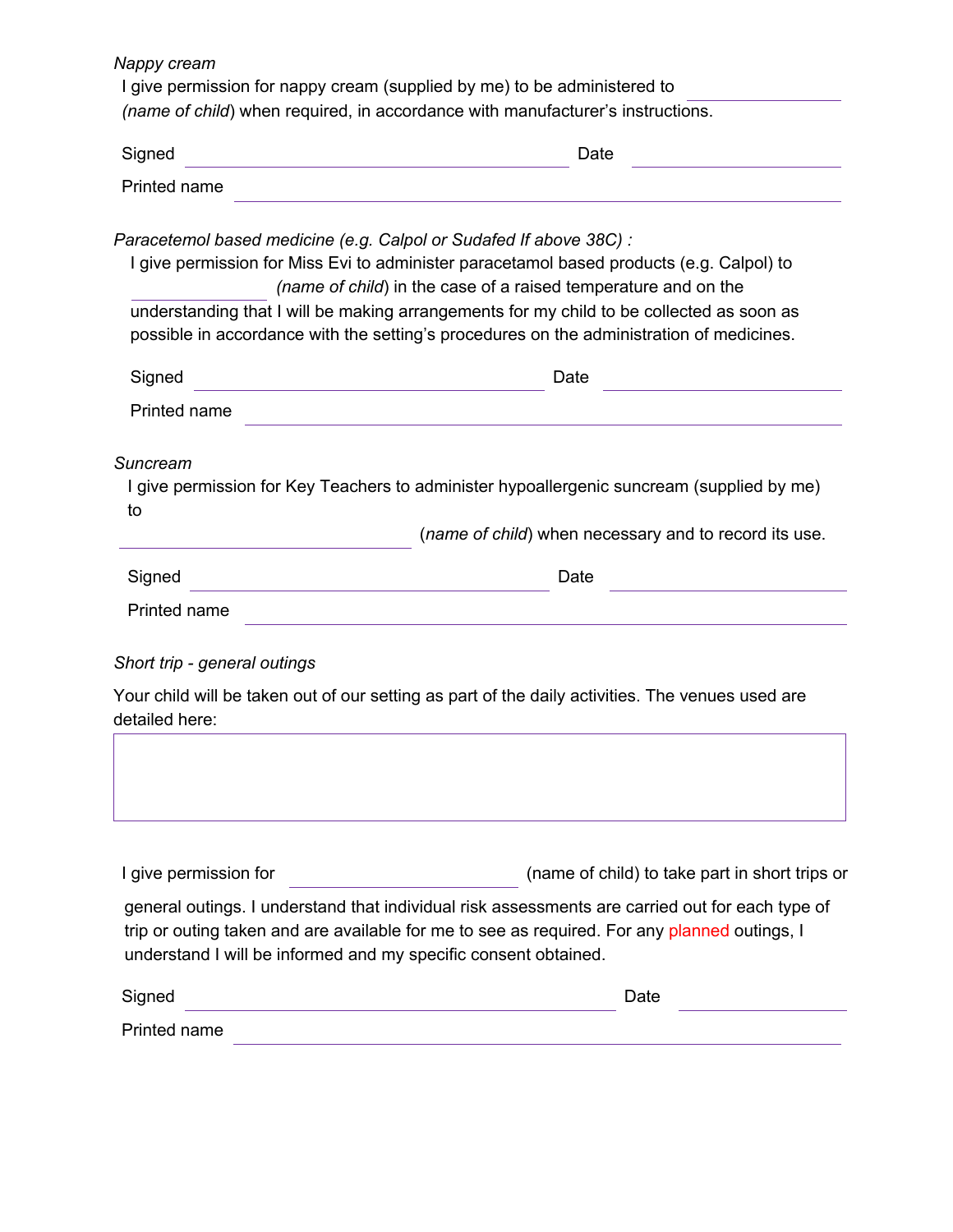#### *Online Media Permission*

As part of the on-going recording of our curriculum and for children's individual development records, staff regularly take photographs of the children during their play. Only cameras supplied by the setting are used for this purpose, photographs taken are used for display and for your child's records within the setting. We may also record events and activities on video. Photos/videos are stored on the setting's computer only; we only store images during the period your child is with us.

I give permission for (name of child) to have her/his photo taken, or to be

videoed, as per the above conditions.

 $\Box$  Allow photo of child to be displayed in public areas on nursery grounds (artwork displays etc)

 $\Box$  Allow photo of child to be used in internal communication documents such as internal newsletters

**Publish pictures or videos of child on Social Media** 

 $\Box$  Use photo of child on The Colour Box Montessori website

 $\Box$  Use photos of child in press releases

 $\Box$  Use photos of child in promotional material

 $\vert \ \vert$  Use photos of child in staff training material such as modules / assessments

 $\Box$  Use videos of child for staff training purposes in training modules / videos / assessments

| Signed       | Date |
|--------------|------|
| Printed name |      |

#### *Animals*

We may occasionally have supervised visits of animals to our setting

| <b>Contract Contract</b> |  |  |  |
|--------------------------|--|--|--|
| <b>Contract Contract</b> |  |  |  |

We will ensure that our pets are healthy and fully inoculated, as appropriate, and that animals showing any signs of disease are treated. A risk assessment will be carried out for visiting animals, and parents informed.

Please state below any known allergies or aversion (name of child) has to animals: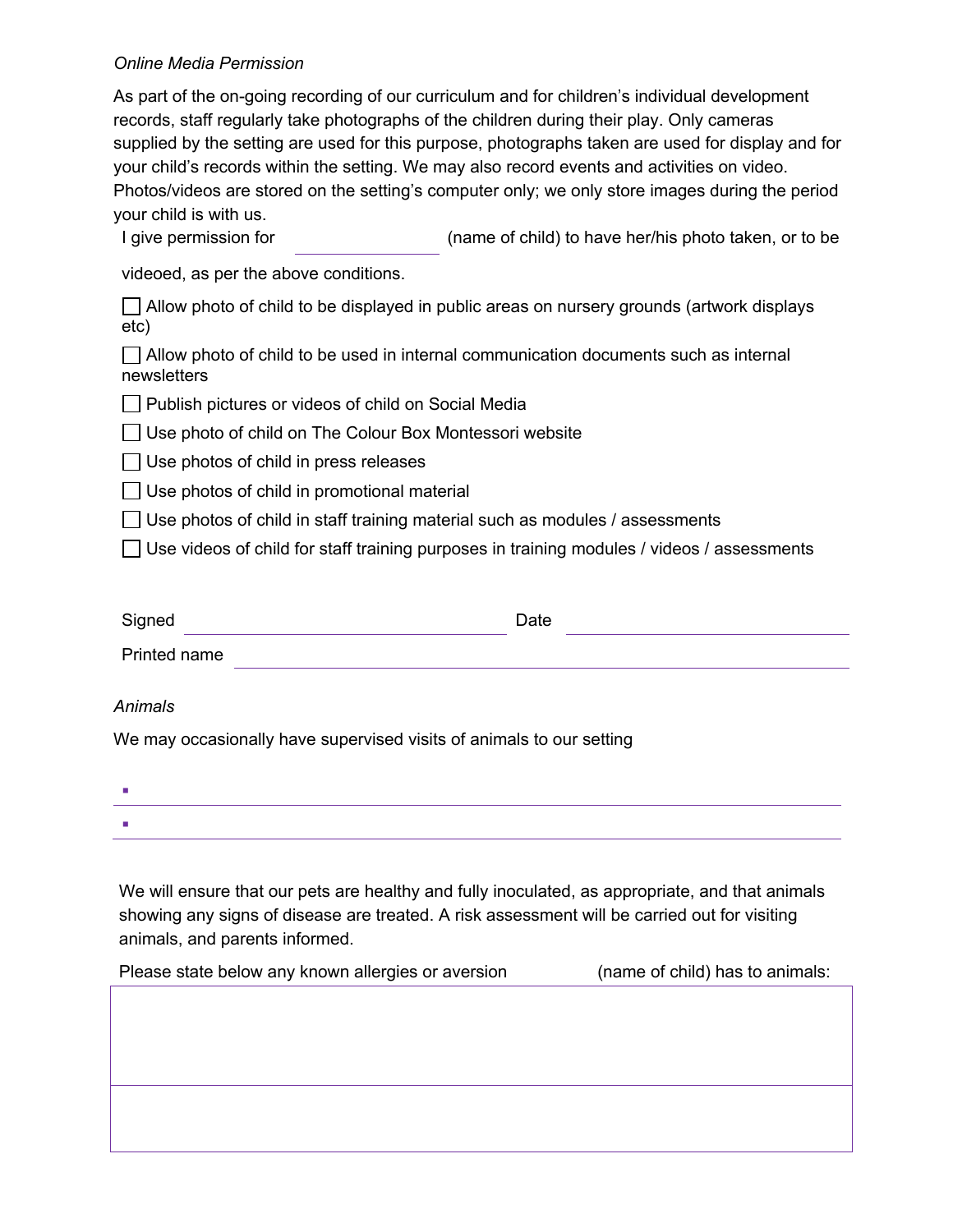| Signed       | Date |  |
|--------------|------|--|
| Printed name |      |  |

# **Key persons - Information for parents**

Each child joining the setting will have a key person appointed to them. It will be the key person's responsibility to ensure that your child receives the best possible attention whilst in our care and to ensure that their records are kept up-to date. Your child's key person may change as your child progresses through the setting. You will be notified of these changes. Your child's key person is your first point of contact for anything you wish to discuss about your child.

Your child's key person will be

Your child's 'back up' person will be

*To be completed by the manager:*

Date starting

Days of attendance

| <b>Session</b>           | <b>Monday</b> | Tuesday   Wednesday | <b>Thursday</b> | Fridav |
|--------------------------|---------------|---------------------|-----------------|--------|
| Morning (09:00 to 12:00) |               |                     |                 |        |

Has the settling-in process been agreed? Yes  $\Box$  No  $\Box$ 

| If so, please specify: |  |  |  |
|------------------------|--|--|--|
|------------------------|--|--|--|

#### **Policies and procedures**

I have been provided with details of The Colour Box Montessori Nursery School Early Years online prospectus for parents, and its policies and procedures. The policies and procedures have been explained to me, including the Information Sharing Policy, and I understand that there may be circumstances where information is shared with other professionals or agencies without my consent.

| Signed       | Date |  |
|--------------|------|--|
| Printed name |      |  |

Please sign below to indicate that the information given on this form is accurate and correct, and that you will notify us of any changes as they arise.

| Parent name |      |  |
|-------------|------|--|
| Signed      | Date |  |